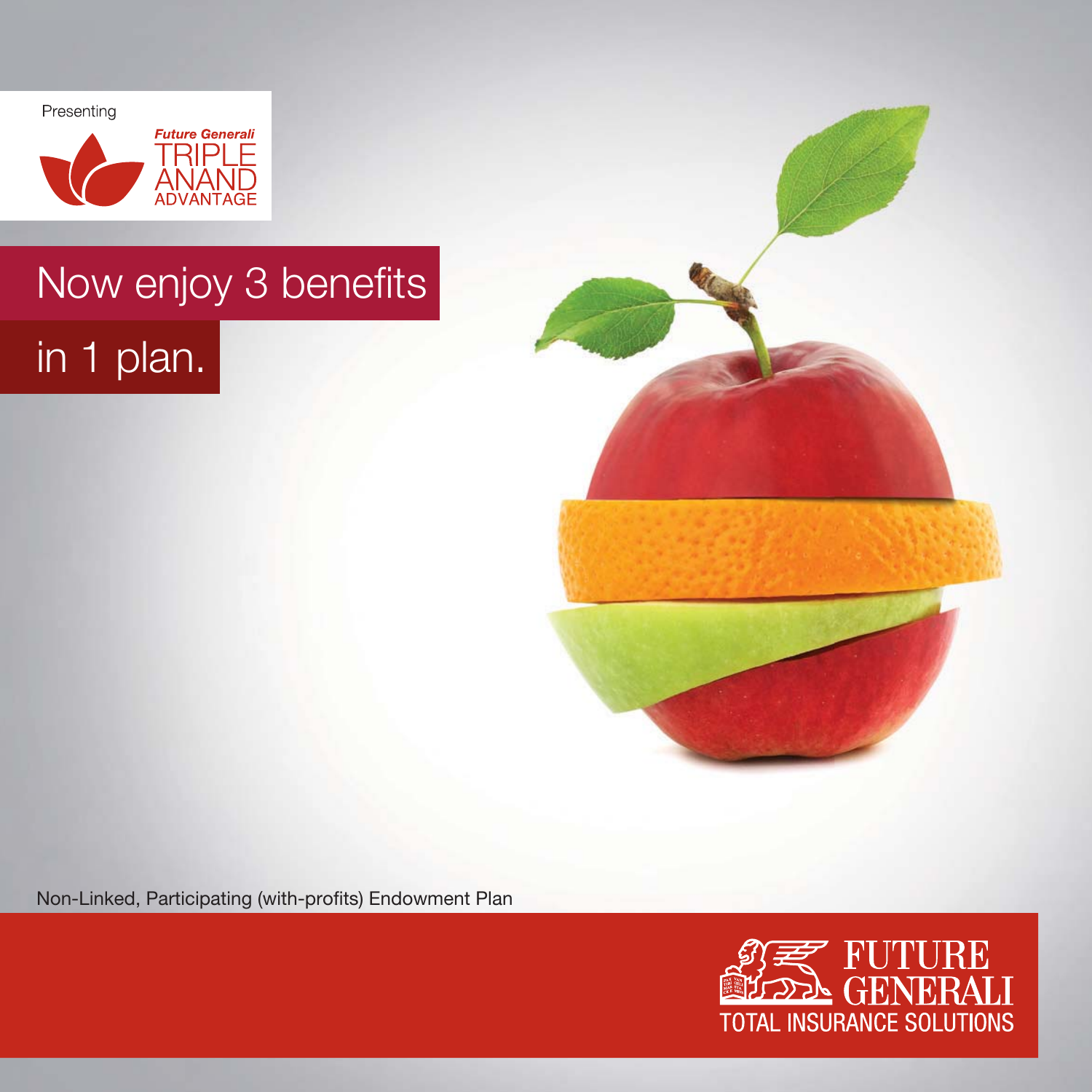We all have different goals at different stages of life. From buying a house to buying a car, from providing for your child's education to getting your child married and from going on a vacation to providing for your family even when you may not be around. Goals, big or small, are stepping-stones to a happier life. The way we plan to save for these goals have a big impact on whether or not we achieve them.

Presenting Future Generali's Triple Anand Advantage insurance plan, a plan with 3 in 1 benefits. It ensures that you save and receive money in a systematic manner so that when you need funds, you have them in order to materialise all your dreams.

So go ahead, enjoy the triple benefits and live life with a smile.

# **UNIQUE PRODUCT BENEFITS:**



Receive a fixed amount of money for 5 consecutive<br>years after you finish paying all your premiums.

**10% of Sum Assured every year for 5 years.**



Money Back Lump Sum<br>Payout Lump Sum

Receive a Lump Sum when your policy matures.

**50% of the Sum Assured plus Compounded Reversionary bonuses (if any) plus Terminal Bonus (if any).**





if you survive till 80 years of age. In case of your unfortunate demise before you turn 80, 100% of Sum Assured will be paid to your nominee.

#### **HOW DOES IT WORK?**

- Step 1: Choose the amount of insurance cover you desire under this policy.
- Step 2: Choose the term of your policy i.e. decide the number of years for which you wish to pay the premium i.e. 15 years or 20 years.
- Step 3: Our sales representative will help you calculate your premium and provide you a customised benefit illustration.
- Step 4: Get ready to enjoy triple benefits till you turn 80.

# **PLAN SUMMARY**

| <b>PARAMETER</b>                       | <b>CRITERION</b>                                                                                           |
|----------------------------------------|------------------------------------------------------------------------------------------------------------|
| <b>Entry Age (as on last birthday)</b> | 7 to 50 years. Please note, we will undertake the risk<br>on your policy from the policy commencement date |
| <b>Maturity Age</b>                    | $27$ years $-75$ years                                                                                     |
| <b>Policy Term</b>                     | Premium Payment Term + 5 years                                                                             |
| <b>Premium Payment Term (PPT)</b>      | 15 or 20 years                                                                                             |
| <b>Minimum Sum Assured</b>             | ₹2,00,000                                                                                                  |
| <b>Premium Payment Frequency</b>       | Annual, Semi-Annual and Monthly                                                                            |
| <b>Premium</b>                         | Minimum: ₹15,000<br>Maximum: No limit                                                                      |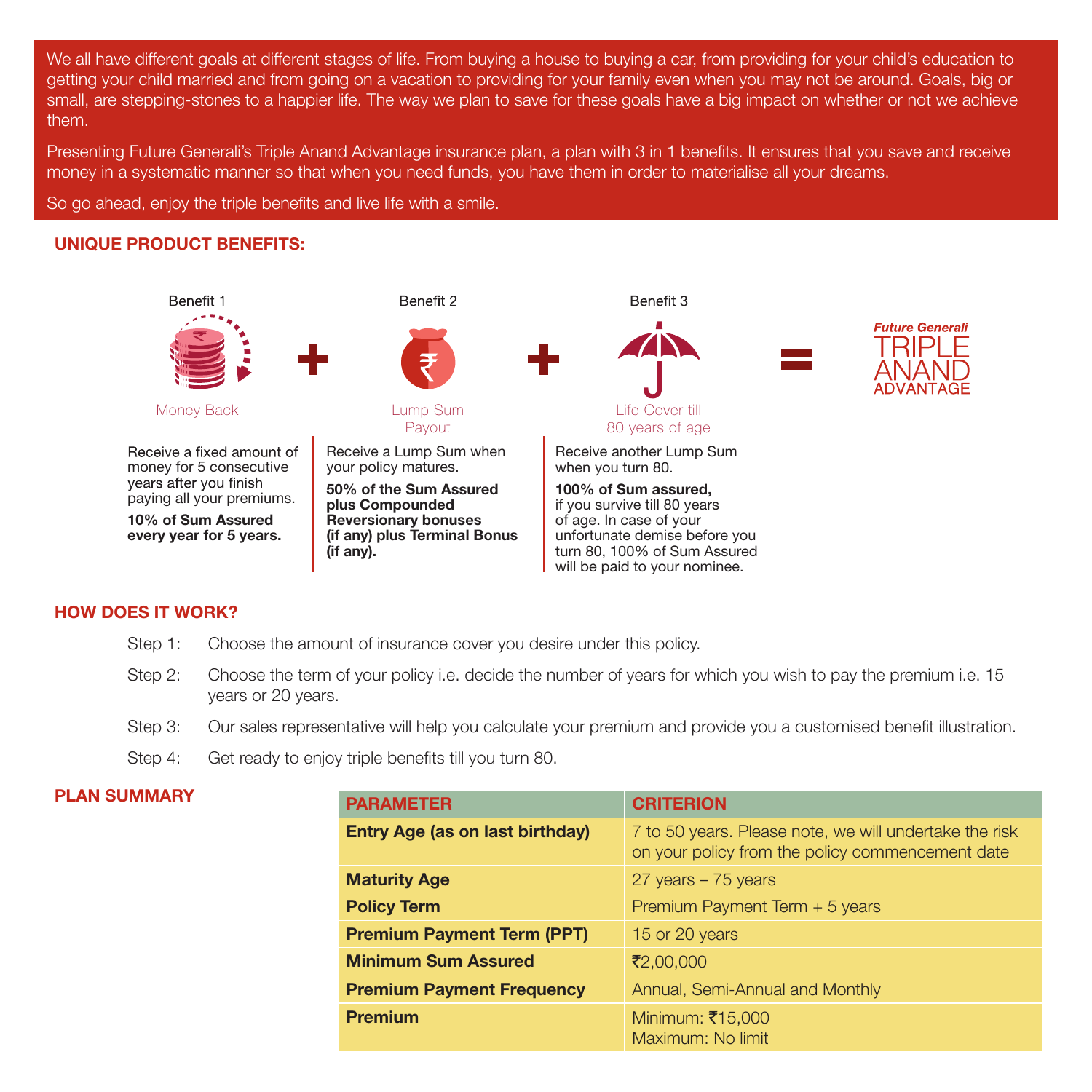#### **WHAT ARE YOUR BENEFITS?**



**Survival Benefit If** you have paid all your premiums till the completion of the Premium Payment Term, you will receive 5 annual payouts equal to 10% of your Sum Assured which is called the Survival Benefit. These payouts will begin at the end of the same year in which you paid your last premium.

**Maturity Benefit Dramage School** Once your policy matures, which is 5 years after your Premium Payment Term, you will receive a Lump Sum payout equal to 50% of the Sum Assured plus any declared Compounded Reversionary bonuses plus any Terminal Bonus, which is called the Maturity Benefit.

**Extended Life Cover Your insurance cover will be active till you turn 80. Once you reach 80 years of age, you will** receive another Lump Sum payment equal to 100% of your Sum Assured which is called the Extended Cover Payout.



What's more, in case of your unfortunate demise after maturity but before you turn 80 years, your nominee will receive 100% of your Sum Assured.

Let's understand your benefits with the help of an example:

Amit is 30 years old while buying the policy. He has opted for  $\bar{c}10,00,000$  Sum Assured for a Premium Payment Term of 20 years. He pays  $\bar{c}$ 65,250 annual premium (plus Goods and Services Tax) for a term of 20 years.

As per the above example, Amit will get the following Triple Benefits:



Please Note: Benefits illustrated at 8% and 4% gross rate of return include non-guaranteed bonuses.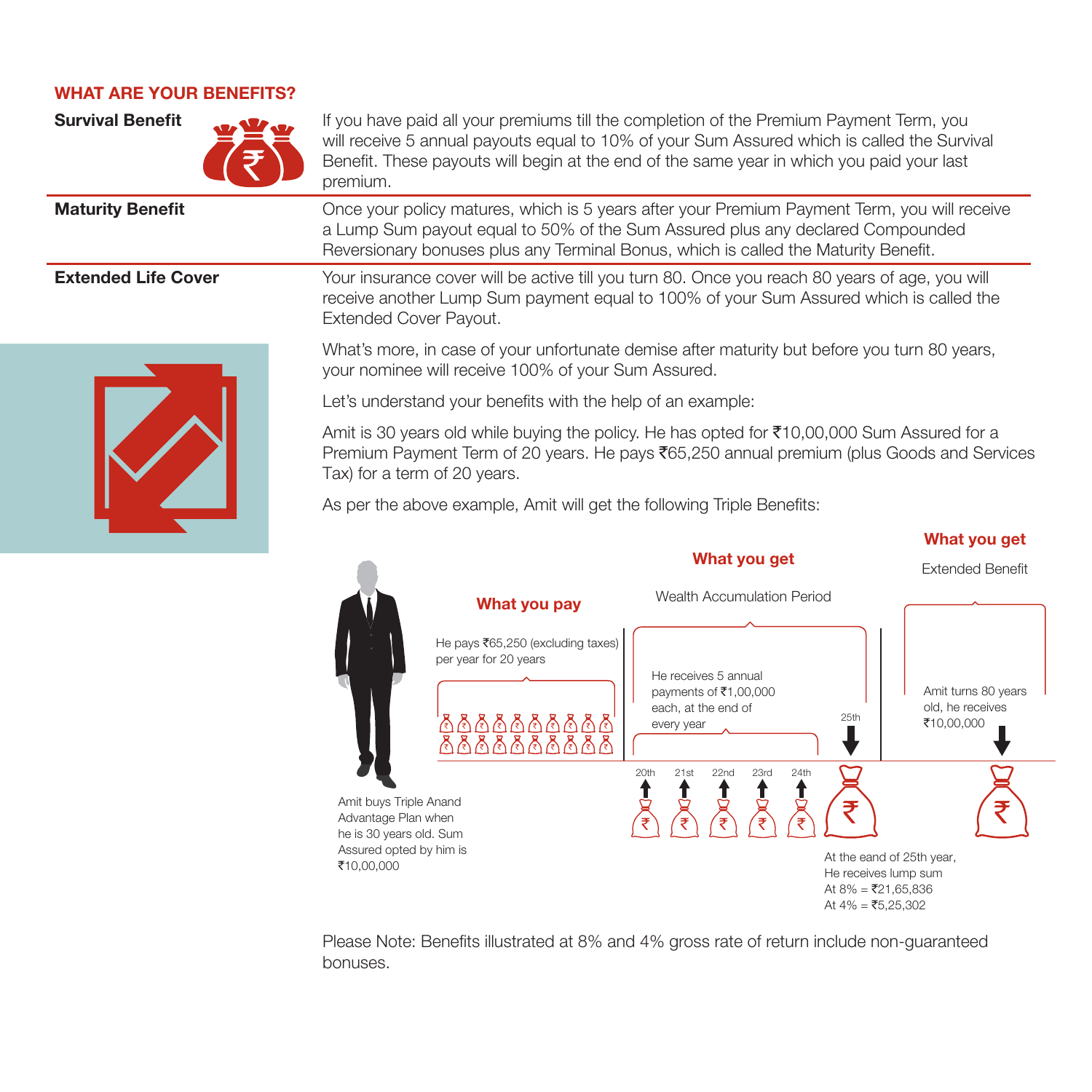# **Term**



**Death Benefit during the Policy** Death Benefit in this plan secures your family in case of your unfortunate demise during the Policy Term. The Death Benefit payable shall be higher of:

- i. 105% of all the premiums paid (excluding taxes, rider premiums and extra premiums, if any) as on date of death; or
- ii. Death Sum Assured + Accrued Compounded Reversionary Bonuses (if any) plus Terminal Bonus (if any)

# The Death Sum assured will be the highest of:

- i. Sum Assured
- ii. 10 times Annualised Premium
- iii. Maturity Sum Assured
- iv. Absolute amount payable on Death (which is equal to Sum Assured)

The above Death Benefit shall be payable irrespective of any survival benefits paid earlier.

The plan terminates after paying the Death Benefit to the family.

Let's understand the Death Benefit with the help of the previous example. It is assumed that the death occurs in the 2<sup>nd</sup> policy year. The benefit payable to Amit's nominees will be:



#### Amit buys Triple Anand Advantage Plan when he is 30 years old. Sum Assured opted by him is `10,00,000

`65,250 (excluding taxes) per year is paid for 2 years

**What you pay**





₹

In case of an unfortunate event during the 2nd policy year, Amit's family receives, At  $8\% = ₹10.81,600$ At  $4\% = ₹10.02,001$ 

# **What your nominee gets**

In case of death after the Policy Term but before reaching the age of 80 years, Sum Assured is paid to your Nominee.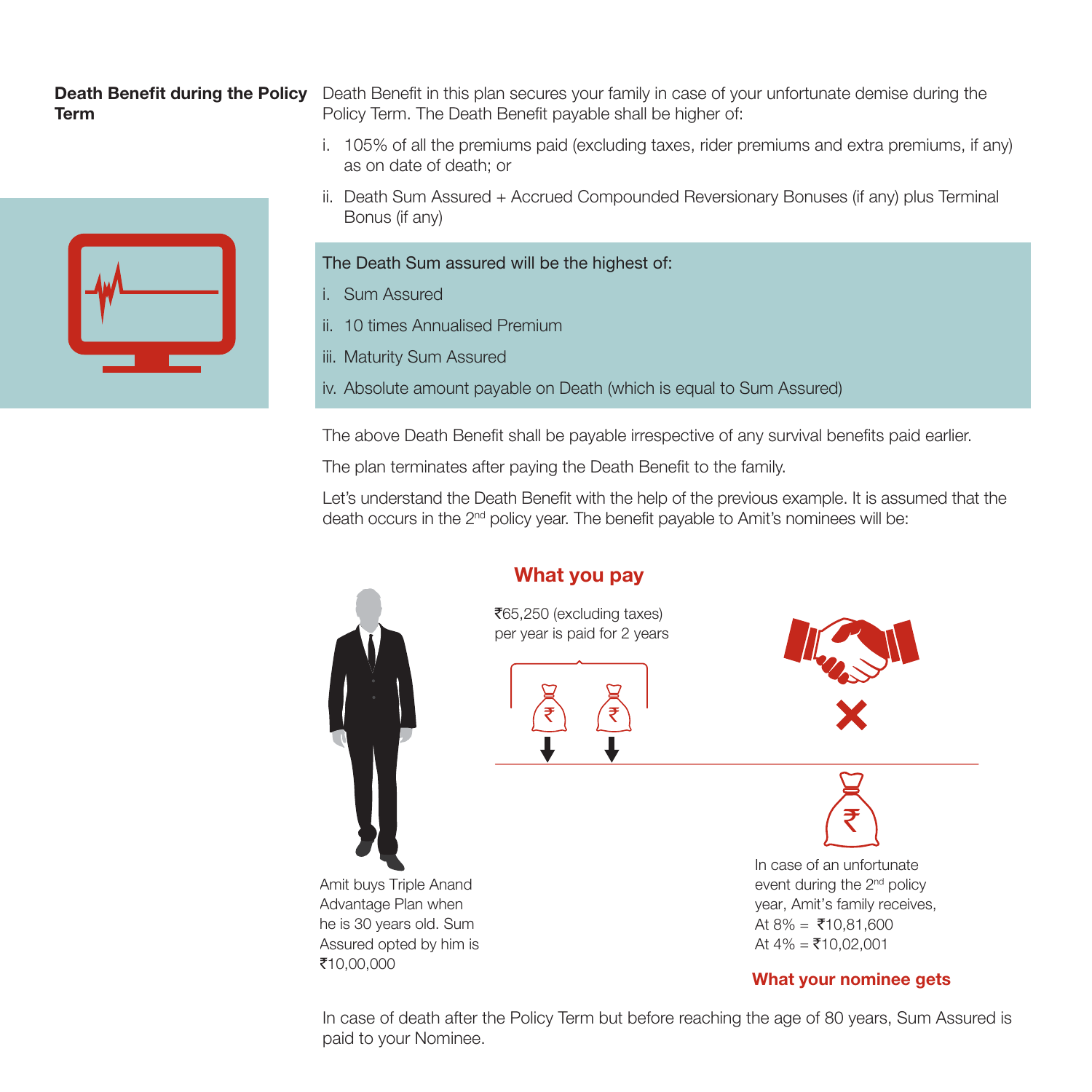# **Summary of Benefits**

| <b>Your Benefits</b>          | 15 Year PPT                                                                                                                                                         | 20 Year PPT                                                                                                                                       |
|-------------------------------|---------------------------------------------------------------------------------------------------------------------------------------------------------------------|---------------------------------------------------------------------------------------------------------------------------------------------------|
| <b>Regular Payouts</b>        | 10% of Sum Assured every<br>year from end of 15 <sup>th</sup> year till<br>end of 19 <sup>th</sup> policy year.                                                     | 10% of Sum Assured every<br>year from end of 20th year till<br>end of 24 <sup>th</sup> year.                                                      |
| <b>Lump Sum Payout</b>        | $50\%$ of Sum Assured $+$<br>Compounded Reversionary<br>bonuses <sup>1</sup> (if any) + Terminal<br>Bonus <sup>2</sup> (if any) at end of 20 <sup>th</sup><br>year. | 50% of Sum Assured +<br>Compounded Reversionary<br>bonuses <sup>1</sup> (if any) + Terminal<br>Bonus (if any) at end of 25 <sup>th</sup><br>year. |
| <b>Extended Cover Benefit</b> | 100% of Sum Assured on turning 80 years or<br>100% of Sum Assured paid to the nominee in case of death<br>before 80 years.                                          |                                                                                                                                                   |

**1. Compounded Reversionary Bonus:** At the end of each financial year, the Company may declare a bonus expressed as a percentage of the Sum Assured and all previous bonuses declared. The bonus of each year is added to the Sum Assured and the next year's bonus is calculated on the enhanced amount.

**2. Terminal Bonus:** The Company may declare a discretionary terminal bonus which is payable on death or maturity of the plan.

# **LITTLE PRIVILEGES JUST FOR YOU**

| <b>Free-Look Period</b>            | In case you disagree with any of the terms and conditions of the policy, you can return the<br>policy to the Company within 15 days (30 days if the policy is sold through the Distance<br>Marketing Mode) of its receipt for cancellation, stating your objections. Future Generali will<br>refund the policy premium after the deduction of proportionate risk premium for the period of<br>cover, stamp duty charges, cost of medical examination, if any.<br>Note: Distance Marketing means insurance solicitation by way of telephone calling/ Short<br>Messaging Service (SMS)/other electronic modes like e-mail, internet and Interactive Television<br>(DTH)/direct mail/ newspaper and magazine inserts or any other means of communication other<br>than that in person. |                                                                                                                                                                                                       |  |
|------------------------------------|-------------------------------------------------------------------------------------------------------------------------------------------------------------------------------------------------------------------------------------------------------------------------------------------------------------------------------------------------------------------------------------------------------------------------------------------------------------------------------------------------------------------------------------------------------------------------------------------------------------------------------------------------------------------------------------------------------------------------------------------------------------------------------------|-------------------------------------------------------------------------------------------------------------------------------------------------------------------------------------------------------|--|
| <b>Grace Period</b>                | You get a grace period of 30 days if you have opted for annual or half-yearly premium payment<br>or 15 days if you have opted for monthly premium payment from the premium due date to pay<br>your missed premium. During these days, you will continue to be covered and be entitled to<br>receive all the benefits subject to deduction of due premiums.                                                                                                                                                                                                                                                                                                                                                                                                                          |                                                                                                                                                                                                       |  |
| <b>Flexibility to make changes</b> | We allow you to make change in the mode of payment on the basis of valid reasons submitted<br>by you and subject to underwriting policy of the Company.                                                                                                                                                                                                                                                                                                                                                                                                                                                                                                                                                                                                                             |                                                                                                                                                                                                       |  |
| Loan                               | policy document.                                                                                                                                                                                                                                                                                                                                                                                                                                                                                                                                                                                                                                                                                                                                                                    | You may avail of a loan once the policy has acquired surrender value. The maximum amount of<br>loan that can be availed is up to 85% of the Surrender Value. For more details, please refer the       |  |
| <b>Tax Benefits</b>                | benefits are subject to change from time to time.                                                                                                                                                                                                                                                                                                                                                                                                                                                                                                                                                                                                                                                                                                                                   | Premium(s) paid are eligible for tax benefit as may be available under the provisions of Section(s)<br>80C, 80 CCC (1), 80D, 10.10D as applicable. For further details, consult your tax advisor. Tax |  |
|                                    | given below:                                                                                                                                                                                                                                                                                                                                                                                                                                                                                                                                                                                                                                                                                                                                                                        | For policyholders opting for high Sum Assured, a large Sum Assured discount is available as                                                                                                           |  |
|                                    | Sum Assured (₹)                                                                                                                                                                                                                                                                                                                                                                                                                                                                                                                                                                                                                                                                                                                                                                     | Discount on premium Per 1,000 SA (₹)                                                                                                                                                                  |  |
|                                    | $>= 4$ lakhs                                                                                                                                                                                                                                                                                                                                                                                                                                                                                                                                                                                                                                                                                                                                                                        | 2.5                                                                                                                                                                                                   |  |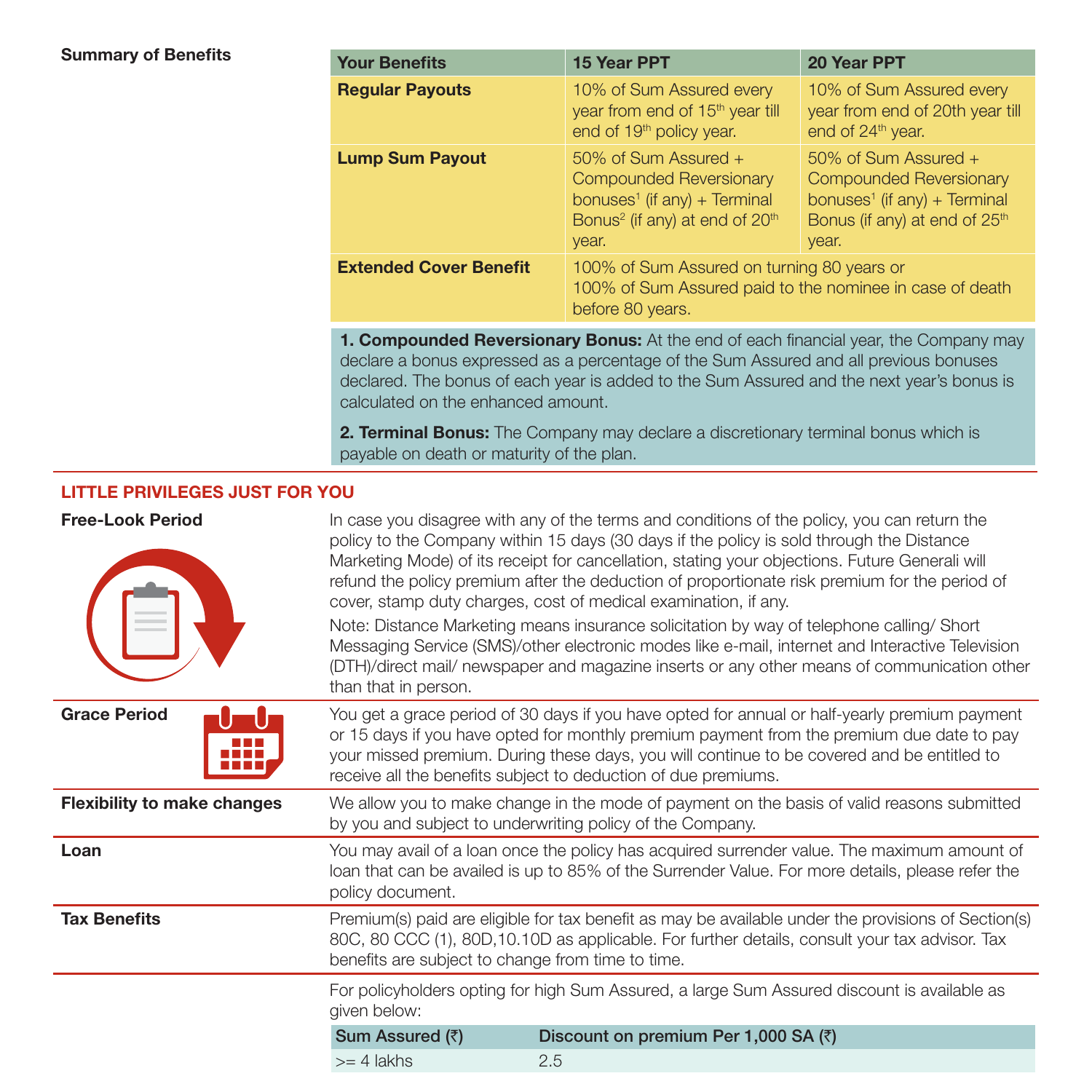## **TERMS AND CONDITIONS**

**Non-Payment of Premium**



## **• Non-payment of due premiums during the first three policy years:**

 If due premiums for the first three (3) policy years have not been paid within the grace period, the policy shall lapse. All risk cover ceases while the policy is in lapsed status. The Policyholder has the option to revive the policy within two years from the date of first unpaid due premium. In case the policy is not revived during the revival period:

- Provided the Policyholder has paid premium for atleast first two (2) Policy years and subsequent premiums have not been paid, a lapse value equal to 30% of the premiums paid (excluding taxes and extra premiums, if any) shall be payable at the end of revival period and the Policy will terminate thereafter. However, the Policyholder has the option to take the lapse value anytime after completion of three (3) policy years and the policy will terminate thereafter. In case the Life Assured dies during the revival period, the lapse value will be payable on death of the Life Assured.
- Provided the Policyholder has not paid premium for the first two years in full, no lapse value (benefit) shall be payable at the end of revival period and the policy will terminate.



**Surrender Value** We encourage you to continue your policy as planned, however, you have the option to surrender the same for immediate cash requirement, in case of an emergency anytime after the payment of three full year's premiums. The amount payable on surrender will be higher of the Guaranteed Surrender Value (GSV) and Special Surrender Value (SSV).

- **Guaranteed Surrender Value:** 
	- The GSV shall be X% of total premium paid (excluding taxes, rider premium and extra premiums, if any) plus Y% of vested Compound Reversionary Bonus, if any

Where X% and Y% are as given in the Table below.

| <b>Policy Year of</b> | <b>X% (GSV Factor for Premiums)</b> |          | Y% (GSV Factor for Vested<br><b>Bonus</b> ) |          |
|-----------------------|-------------------------------------|----------|---------------------------------------------|----------|
| <b>Surrender</b>      | <b>Premium Payment Term</b>         |          | <b>Premium Payment Term</b>                 |          |
|                       | 15 years                            | 20 years | 15 years                                    | 20 years |
| 3                     | 30%                                 | 30%      | 8%                                          | 4%       |
| $\overline{4}$        | 50%                                 | 50%      | 9%                                          | 5%       |
| 5                     | 50%                                 | 50%      | 11%                                         | 5%       |
| 6                     | 50%                                 | 50%      | 12%                                         | 6%       |
| $\overline{7}$        | 50%                                 | 50%      | 14%                                         | 7%       |
| 8                     | 50%                                 | 50%      | 16%                                         | 8%       |
| $\overline{9}$        | 50%                                 | 50%      | 19%                                         | 9%       |
| 10                    | 50%                                 | 50%      | 21%                                         | 11%      |
| 11                    | 52%                                 | 50%      | 25%                                         | 12%      |
| 12 <sup>2</sup>       | 54%                                 | 52%      | 28%                                         | 14%      |
| 13                    | 56%                                 | 53%      | 33%                                         | 16%      |
| 14                    | 58%                                 | 55%      | 38%                                         | 19%      |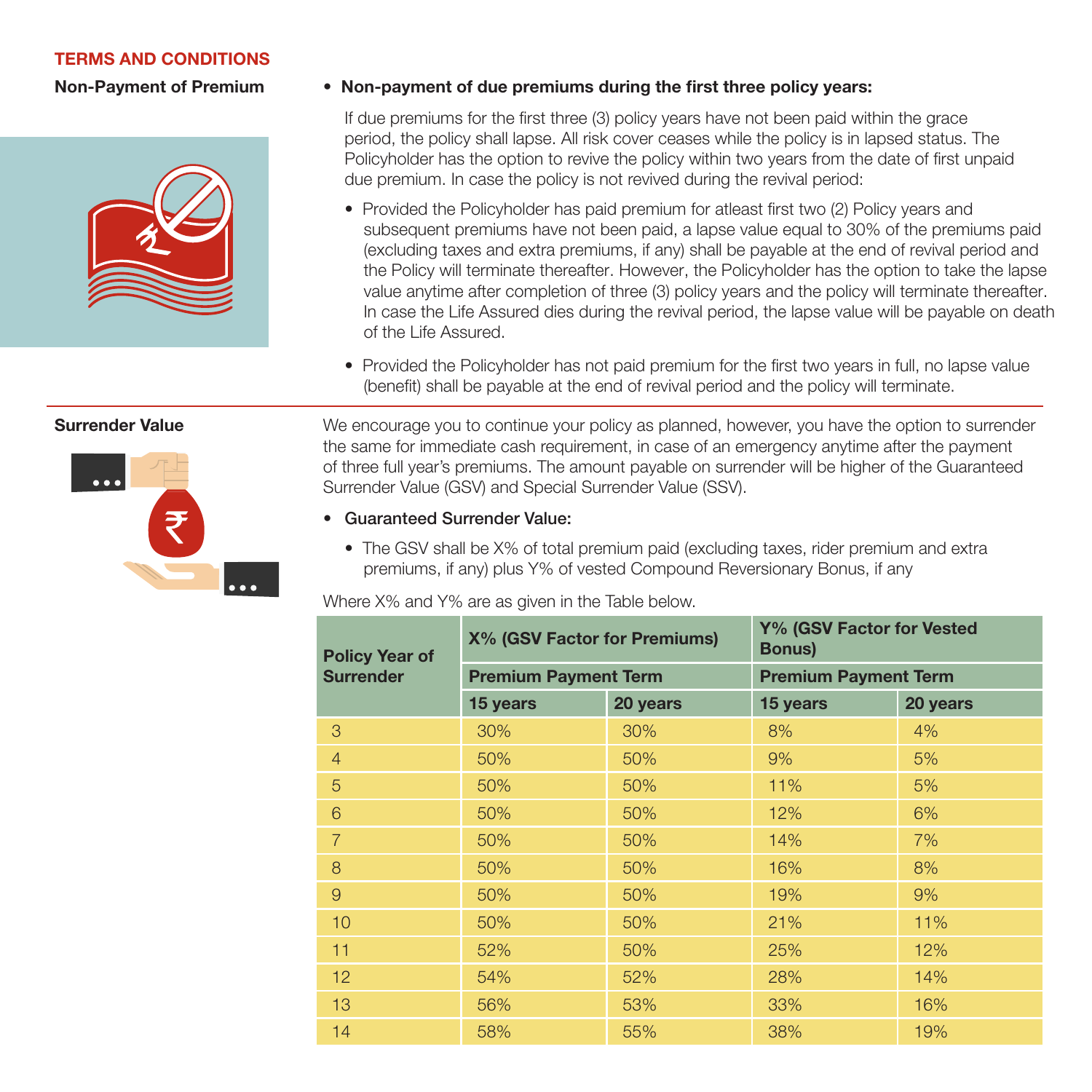| 15           | 60% | 56% | 43% | 21% |
|--------------|-----|-----|-----|-----|
| 16           | 62% | 58% | 50% | 25% |
| 17           | 64% | 59% | 57% | 28% |
| 18           | 66% | 61% | 66% | 33% |
| 19           | 68% | 62% | 76% | 38% |
| 20           | 70% | 64% | 87% | 43% |
| 21           | 70% | 65% | 87% | 50% |
| 22           | 70% | 67% | 87% | 57% |
| 23           | 70% | 68% | 87% | 66% |
| 24           | 70% | 70% | 87% | 76% |
| 25           | 70% | 70% | 87% | 87% |
| 26 and above | 70% | 70% | 87% | 87% |

- Guaranteed Surrender Value of the bonuses allocated to the policy will be added to the Guaranteed Surrender Value. This will be calculated as the applicable percentage factor, based on Premium Payment Term and policy year of surrender, applied to the bonuses allocated to the policy.
- Any benefits paid will be deducted from the Guaranteed Surrender Value.

# **Special Surrender Value**



This will be based on an assessment of the asset share progression at different durations of the policy. This assessment would be based on the Company's past financial and demographic experience of the product / group of similar products and likely future experience and will be reviewed from time to time depending on changes in internal and external experience and likely future experience. Special Surrender Values may be changed only after obtaining approval from the IRDAI

- It is calculated as: [(Special Surrender Value Factor for Sum Assured) x (Paid-up Sum Assured)] plus [(Special Surrender Value Factor for Vested Bonus) x (Vested Compound Reversionary Bonus)]
- Any benefits paid would not be deducted from the Special Surrender Value.
- A policy terminates on surrender and no further benefits are payable under the policy.

**Paid-Up Value**



- If due premiums for the first three (3) policy years have been paid and any subsequent premium is not paid within the grace period, the policy will be converted to a Paid-Up policy and the Sum Assured and Death Sum Assured will be reduced in the same proportion as the ratio of number of premiums paid to the total number of premiums payable under the policy. The plan will acquire no further bonuses once the policy is in "Paid-Up" status.
- In case of Death of the Life Assured during the Policy Term, reduced Death Benefit along with accumulated bonuses, if any, till the date of first unpaid premium, will be paid to the nominee and the policy will terminate.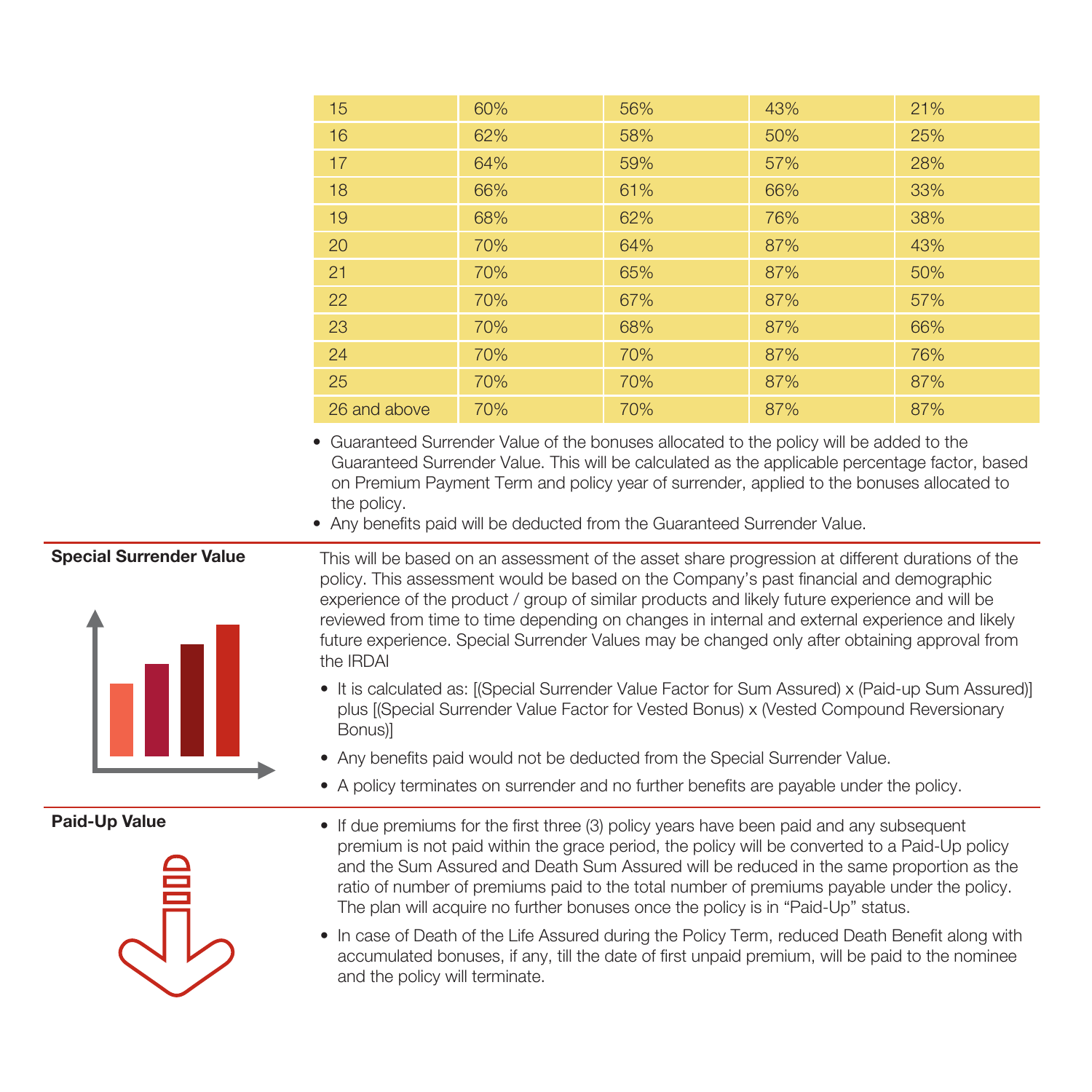|                                                 | • Survival and Extended Benefits will be paid as percentage of reduced Paid-Up Sum Assured.                                                                                                                                                                                                                                                                                                                                                                                                                                                              |
|-------------------------------------------------|----------------------------------------------------------------------------------------------------------------------------------------------------------------------------------------------------------------------------------------------------------------------------------------------------------------------------------------------------------------------------------------------------------------------------------------------------------------------------------------------------------------------------------------------------------|
|                                                 | • Maturity Benefits will be paid as percentage of reduced Paid-Up Sum Assured along with<br>accrued bonuses, if any.                                                                                                                                                                                                                                                                                                                                                                                                                                     |
|                                                 | • You can revive your Paid-Up policy within a period of two years from the due date of the first<br>unpaid premium                                                                                                                                                                                                                                                                                                                                                                                                                                       |
|                                                 | • You can surrender your Paid-Up policy anytime.                                                                                                                                                                                                                                                                                                                                                                                                                                                                                                         |
| <b>Nomination and Assignment</b>                | Nomination, in accordance with Section 39 of the Insurance Act, 1938, is permitted under this<br>policy.                                                                                                                                                                                                                                                                                                                                                                                                                                                 |
|                                                 | Assignment, in accordance with Section 38 of the Insurance Act, 1938 is permitted under this<br>policy.                                                                                                                                                                                                                                                                                                                                                                                                                                                  |
| <b>Riders</b>                                   | To enhance your financial protection and to secure yourself/your family against accidental<br>disability or demise, we present to you Rider which you may choose as an additional protection.<br>There is one rider option available under along with this plan - Future Generali Accidental Benefit<br>Rider (UIN: 133B027V01). Please refer to respective rider brochure for details.                                                                                                                                                                  |
|                                                 | The premium pertaining to health related or critical illness riders shall not exceed 100% of<br>premium under the base product, the premiums under all other life insurance riders put together<br>shall not exceed 30% of premiums under the base product. Any benefit arising under each of the<br>above mentioned riders shall not exceed the sum assured under the base product.                                                                                                                                                                     |
| <b>EXCLUSIONS</b>                               |                                                                                                                                                                                                                                                                                                                                                                                                                                                                                                                                                          |
| <b>Suicide exclusion</b>                        | If the Life Assured commits suicide within one year from the plan commencement date, the<br>plan will be void and only 80% of the premiums paid will be payable as Death Benefit. If the Life<br>Assured commits suicide within one year from the revival date of the plan, if revived, the higher<br>of, 80% of the premiums paid till the date of death and Surrender Value, will be payable as Death<br>Benefit.                                                                                                                                      |
| <b>PROHIBITION ON REBATES:</b>                  |                                                                                                                                                                                                                                                                                                                                                                                                                                                                                                                                                          |
| Section 41 of the Insurance<br>Act, 1938 states | 1. No person shall allow or offer to allow, either directly or indirectly, as an inducement to any<br>person to take or renew or continue an insurance in respect of any kind of risk relating to lives<br>or property in India, any rebate of the whole or part of the commission payable or any rebate<br>of the premium shown on the policy, nor shall any person taking out or renewing or continuing<br>a policy accept any rebate, except such rebate as may be allowed in accordance with the<br>published prospectuses or tables of the insurer: |
|                                                 | Provided that acceptance by an insurance agent of commission in connection with a policy<br>of life insurance taken out by himself on his own life shall not be deemed to be acceptance of<br>a rebate of premium within the meaning of this sub-section if at the time of such acceptance<br>the insurance agent satisfies the prescribed conditions establishing that he is a bona fide<br>insurance agent employed by the insurer.                                                                                                                    |
|                                                 | 2. Any person making default in complying with the provisions of this section shall be liable for a<br>penalty which may extend to Ten Lakh Rupees.                                                                                                                                                                                                                                                                                                                                                                                                      |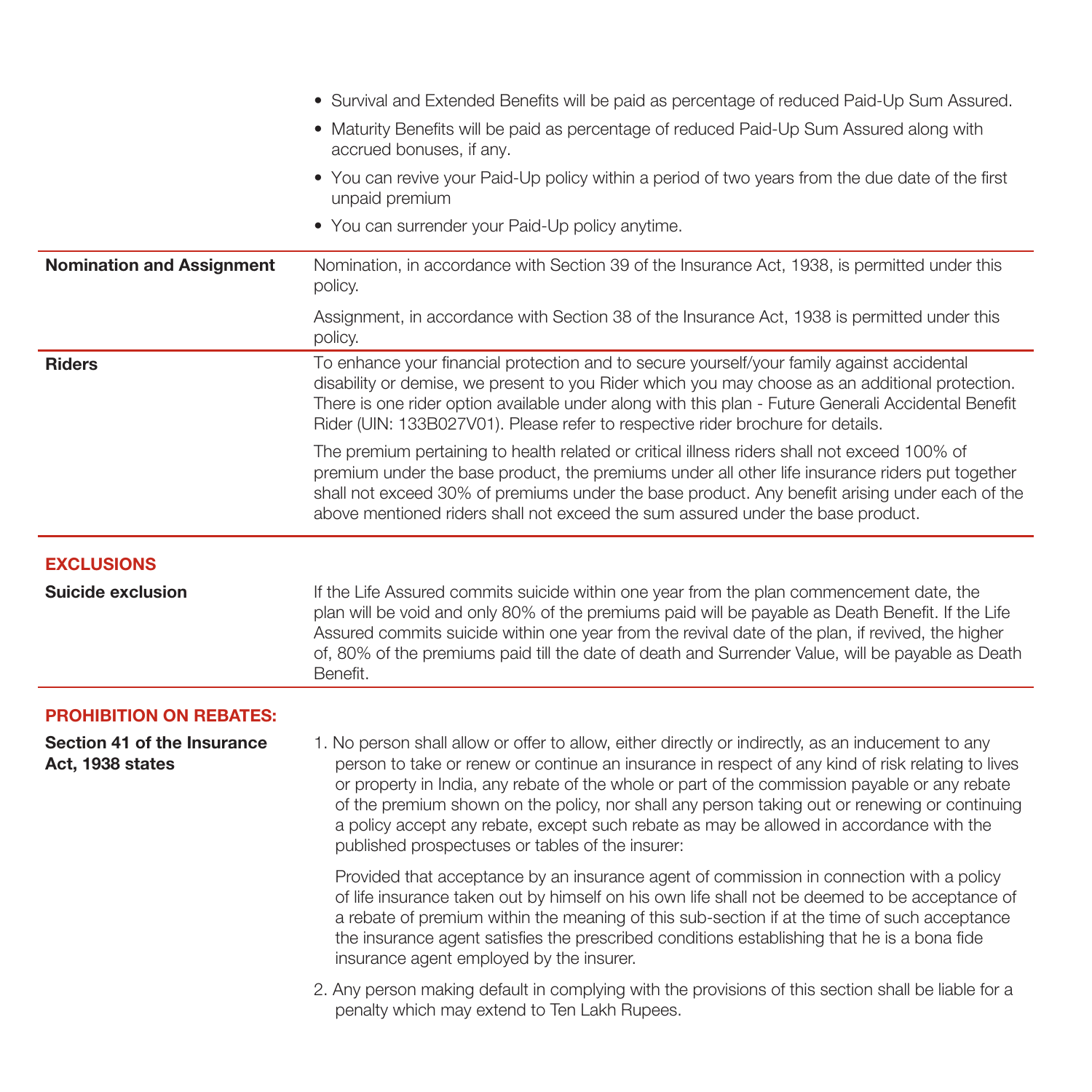### **Section 45 of the Insurance Act, 1938 states**



Provisions regarding policy not being called into question in terms of Section 45 of the Insurance Act, 1938, as amended by Insurance Laws (Amendment) Ordinance dated 26.12.2014 are as follows:

- 1. No Policy of Life Insurance shall be called in question on any ground whatsoever after expiry of 3 years from:
	- a. the date of issuance of policy or
	- b. the date of commencement of risk or
	- c. the date of revival of policy or
	- d. the date of rider to the policy,
	- whichever is later.
- 2. On the ground of fraud, a policy of Life Insurance may be called in question within 3 years from:
	- a. the date of issuance of policy or
	- b. the date of commencement of risk or
	- c. the date of revival of policy or
	- d. the date of rider to the policy,
	- whichever is later.

 For this, the insurer should communicate in writing to the insured or legal representative or nominee or assignees of insured, as applicable, mentioning the ground and materials on which such decision is based.

3. Fraud means any of the following acts committed by insured or by his agent, with the intent to deceive the insurer or to induce the insurer to issue a life insurance policy:

 a. The suggestion, as a fact of that which is not true and which the insured does not believe to be true;

- b. The active concealment of a fact by the insured having knowledge or belief of the fact;
- c. Any other act fitted to deceive; and
- d. Any such act or omission as the law specifically declares to be fraudulent.
- 4. Mere silence is not fraud unless, depending on circumstances of the case, it is the duty of the insured or his agent keeping silence to speak or silence is in itself equivalent to speak.
- 5. No Insurer shall repudiate a life insurance Policy on the ground of Fraud, if the Insured / beneficiary can prove that the misstatement was true to the best of his knowledge and there was no deliberate intention to suppress the fact or that such mis-statement of or suppression of material fact are within the knowledge of the insurer. Onus of disproving is upon the Policyholder, if alive, or beneficiaries.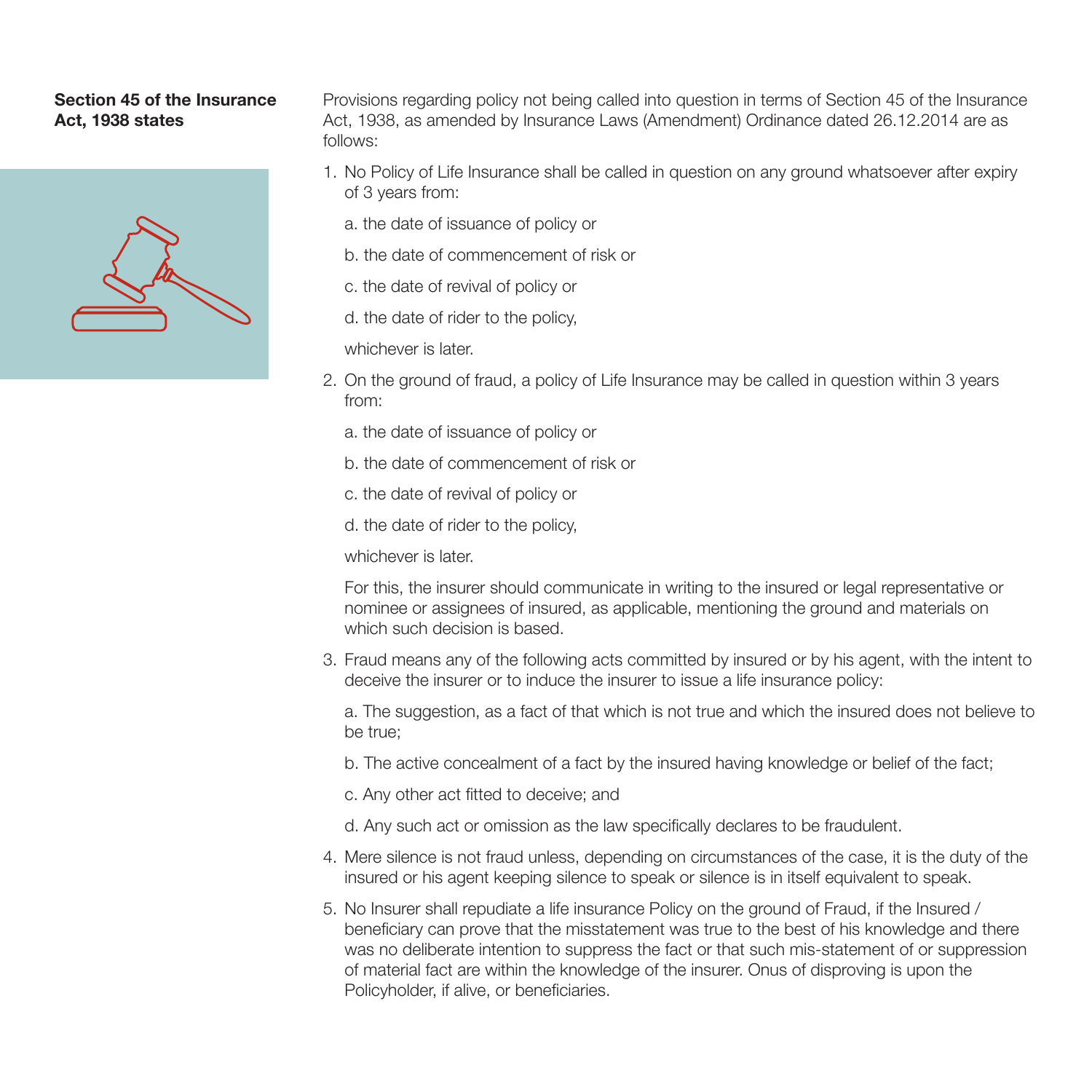|                       | 6. Life Insurance Policy can be called in question within 3 years on the ground that any statement<br>of or suppression of a fact material to expectancy of life of the insured was incorrectly made<br>in the proposal or other document basis which policy was issued or revived or rider issued.<br>For this, the insurer should communicate in writing to the insured or legal representative or<br>nominee or assignees of insured, as applicable, mentioning the ground and materials on<br>which decision to repudiate the policy of life insurance is based. |
|-----------------------|----------------------------------------------------------------------------------------------------------------------------------------------------------------------------------------------------------------------------------------------------------------------------------------------------------------------------------------------------------------------------------------------------------------------------------------------------------------------------------------------------------------------------------------------------------------------|
|                       | 7. In case repudiation is on ground of mis-statement and not on fraud, the premium collected on<br>policy till the date of repudiation shall be paid to the insured or legal representative or nominee<br>or assignees of insured, within a period of 90 days from the date of repudiation.                                                                                                                                                                                                                                                                          |
|                       | 8. Fact shall not be considered material unless it has a direct bearing on the risk undertaken by<br>the insurer. The onus is on insurer to show that if the insurer had been aware of the said fact.<br>no life insurance policy would have been issued to the insured.                                                                                                                                                                                                                                                                                             |
|                       | 9. The insurer can call for proof of age at any time if he is entitled to do so and no policy shall<br>be deemed to be called in question merely because the terms of the policy are adjusted on<br>subsequent proof of age of life insured. So, this Section will not be applicable for questioning<br>age or adjustment based on proof of age submitted subsequently.                                                                                                                                                                                              |
|                       | [Disclaimer: This is not a comprehensive list of amendments of Insurance Laws (Amendment)<br>Ordinance, 2014 and only a simplified version prepared for general information. Policy Holders<br>are advised to refer to Original Ordinance Gazette Notification dated December 26th, 2014 for<br>complete and accurate details].                                                                                                                                                                                                                                      |
| <b>Why Choose Us?</b> | Future Generali is a joint venture between India's leading retailer Future Group and Italy based<br>insurance major, Generali. The Company was incorporated in 2006 and brings together the<br>unique qualities of both the founding Companies - local experience and knowledge with global<br>insurance expertise.                                                                                                                                                                                                                                                  |
|                       | Future Generali operates in both Life and General insurance businesses as Future Generali India<br>Life Insurance Co. Ltd. and Future Generali India Insurance Co. Ltd. respectively.                                                                                                                                                                                                                                                                                                                                                                                |